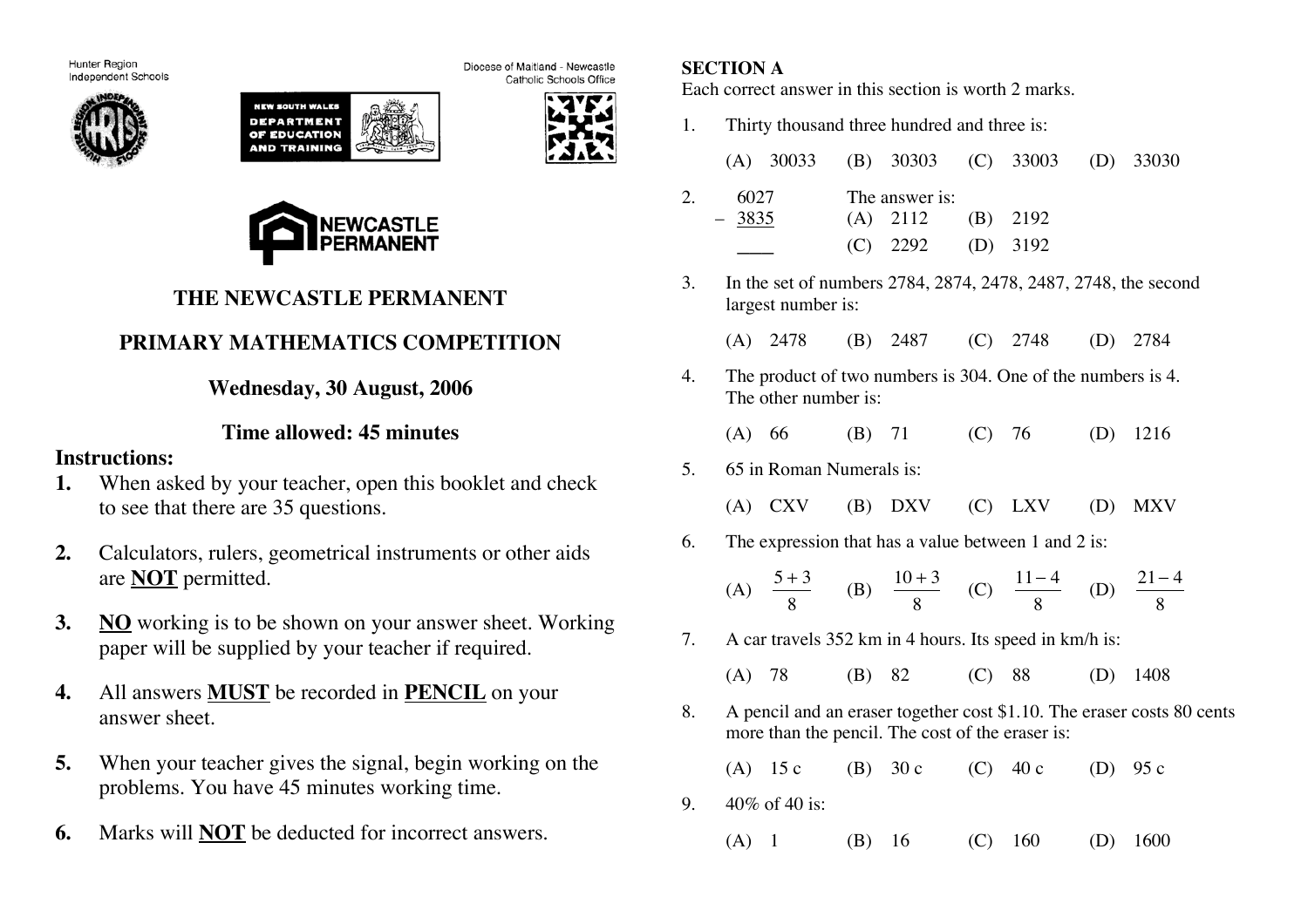10.  $\bullet$  represents 10 students.

In a school there are three year 6 classes. The pictogram shows the number of students in each class.

|                                                                          | $\blacksquare$ | The total number of year 6 students could be: |  |          |  |  |
|--------------------------------------------------------------------------|----------------|-----------------------------------------------|--|----------|--|--|
| $\bullet\hspace{10pt}\bullet\hspace{10pt}\bullet\hspace{10pt}$           |                | $(A)$ 20                                      |  | $(B)$ 25 |  |  |
| $\bullet\hspace{0.4mm}\bullet\hspace{0.4mm}\bullet\hspace{0.4mm}\bullet$ |                | (C) 50                                        |  | $(D)$ 70 |  |  |
| $6T$ $6M$ $6W$                                                           |                |                                               |  |          |  |  |

- 11. The Commonwealth Games commenced on Wednesday 15 th March and ended on Sunday 26 th March. The number of days on which the games were held was:
	- $(B)$  12  $(C)$  13 14  $(A)$  11  $(D)$
- 12. The diagram that represents a square pyramid is:



- 13. At Newcastle beach the tides alternate between high and low. On a particular day the time between the high and the low tide is 6 hours and 15 minutes. A high tide is at 8:22 am. The next low tide is at:
	- (A)  $2:07$  am (B)  $2:27$  pm (C)  $2:37$  pm (D)  $8:52$  pm
- 14. Which is the longest length?

 $\overline{\mathcal{L}}$ 

A) 
$$
\frac{3}{4}
$$
 m (B) 0.8 m (C) 600 mm (D) 70 cm

A coal train consists of 2 engines, each with a mass of 180 tonne and 15. 70 coal wagons each with a loaded mass of 120 tonne. The total mass of the train is closest to:

| $(A)$ 1200 tonne | $(B)$ 8400 tonne |
|------------------|------------------|
|------------------|------------------|

 $(C)$  8600 tonne 8800 tonne (D)

#### **SECTION B**

Each correct answer in this section is worth 3 marks.

16.  $1.6 \div 4 =$  $(A)$  0.04  $(B)$  0.12  $(C) 0.4$  $(D)$  4 17. Cynthia thinks of a number, doubles it and then adds 7. This gives her a total of 25. The original number is:  $(A)$  9  $(B)$  10  $(C)$  16  $(D)$  18 18. How many even prime numbers are there between 1 and 20?  $(A)$  0  $(B)$  1  $(C)$  8  $(D)$  9 19. I plan to hold a meeting on the first Tuesday of each month. The latest possible date in the month for this meeting is:  $(A)$  1 st  $(B)$  2 nd  $(C)$  7 th  $(D)$  8 th 20.  $rac{3}{4} - \frac{1}{8} =$ (A)  $\frac{1}{4}$ (B)  $\frac{1}{2}$  (C)  $\frac{5}{8}$  (D)  $\frac{7}{8}$ 21. The best estimate for the size of this angle is:  $(A) 30^{\circ}$  $(B)$  45<sup>o</sup>  $(C)$  60 $^{\circ}$  $(D)$  90 $^{\circ}$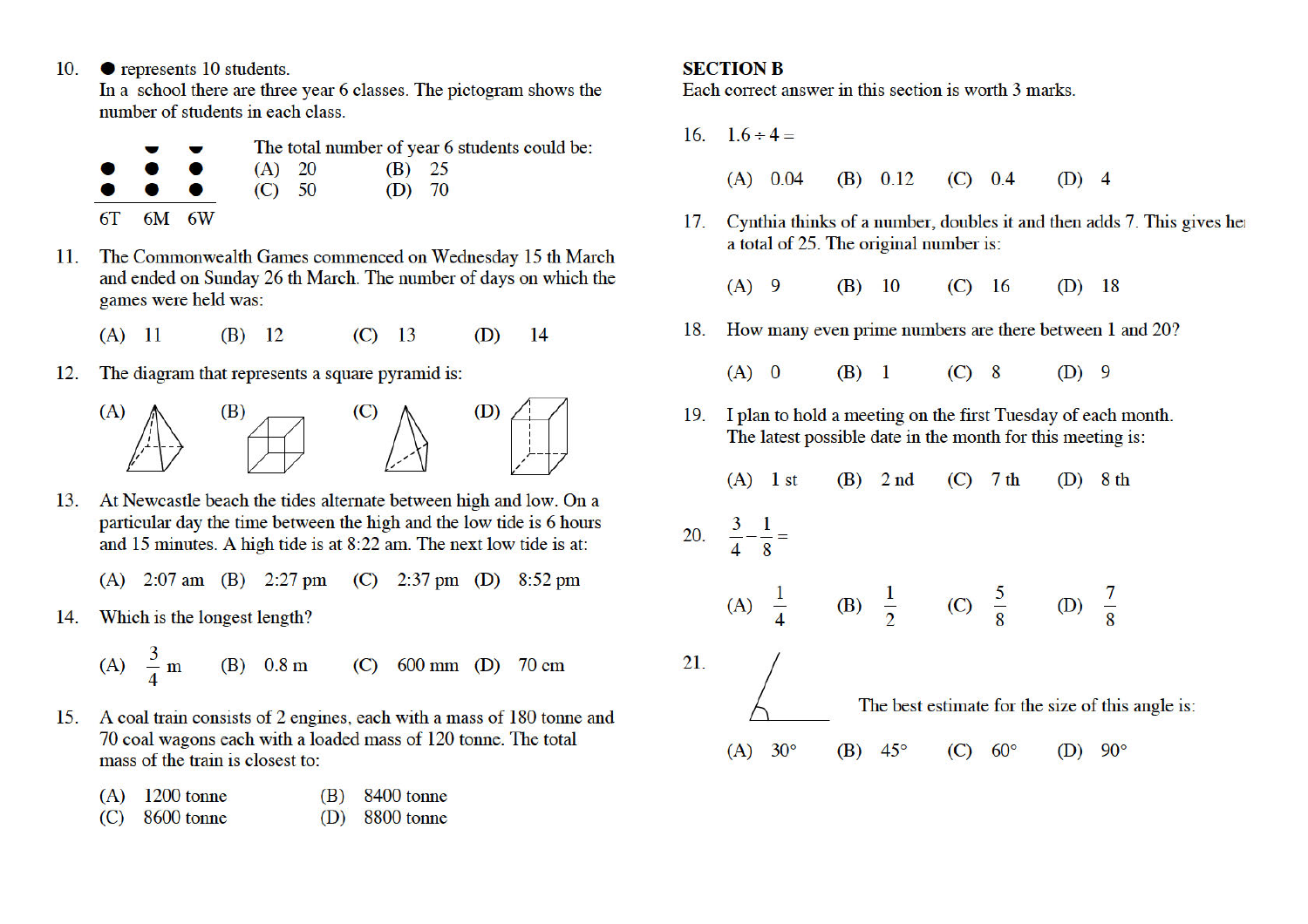The students in a year 6 class were asked how they travelled to  $22.$ school each morning. Their answers are given in the table:

| <b>Travel to School</b> | <b>Boys</b> | Girls |
|-------------------------|-------------|-------|
| Walk                    |             |       |
| <b>Bike</b>             |             |       |
| Bus                     |             |       |
| Car                     |             |       |

The fraction of the class that rides a bike to school is:

(A) 
$$
\frac{1}{6}
$$
 (B)  $\frac{1}{5}$  (C)  $\frac{4}{15}$  (D)  $\frac{1}{10}$ 

How many acute angles are shown in this diagram? 23.



Which statement is true?  $24$ 

(A) 
$$
\left(\frac{1}{2}\right)^3 = \frac{1}{2} + \frac{1}{2} + \frac{1}{2}
$$
 (B)  $\left(\frac{1}{2}\right)^3 = \frac{1}{8}$   
(C)  $\left(\frac{1}{2}\right)^3 = \frac{1}{6}$  (D)  $\left(\frac{1}{2}\right)^3 = 3 \times \frac{1}{2}$ 

- $25.$ Of the following sets of angles, the one which gives the angles of an acute-angled isosceles triangle is:
	- (A)  $30^{\circ}, 60^{\circ}, 90^{\circ}$ (B)  $40^{\circ}$ ,  $40^{\circ}$ ,  $100^{\circ}$
	- (C)  $70^{\circ}$ ,  $70^{\circ}$ ,  $60^{\circ}$  (D) 55° 70° 55°

#### **SECTION C**

Each correct answer in this section is worth 4 marks.

- Which statement is **FALSE**? 26.
	- (A) A number that has a factor of 6 must also have a factor of 2.
	- A number that has a factor of 5 must end in 0.  $(B)$
	- A number that ends in 48 must have a factor of 4.  $(C)$
	- The number 12321 has a factor of 9. (D)
- 27. A rectangle has a perimeter of 24 cm. The length of each side is a whole number of centimetres. Which answer could **NOT** be the area of the rectangle?

 $(A)$   $11cm<sup>2</sup>$  $(B)$  20 $cm<sup>2</sup>$  $(C)$  32cm<sup>2</sup> (D)  $40 \text{cm}^2$ 

- In most chess competitions players get 1 point for winning a game, 28.  $\frac{1}{2}$  a point for a draw and no points for losing. Madeline played 7 games of chess and only lost 1 game. Her final score was 5. How many games did she draw?
	- $(B)$  2  $(C)$  3  $(D)$  4  $(A)$  1
- In magic squares, the numbers in every row, column and the two 29. diagonals add up to the same number.



The sum of the missing numbers in this magic square is:

| $(A)$ 12 | $(B)$ 21 |  |
|----------|----------|--|
| $(C)$ 28 | (D) 35   |  |